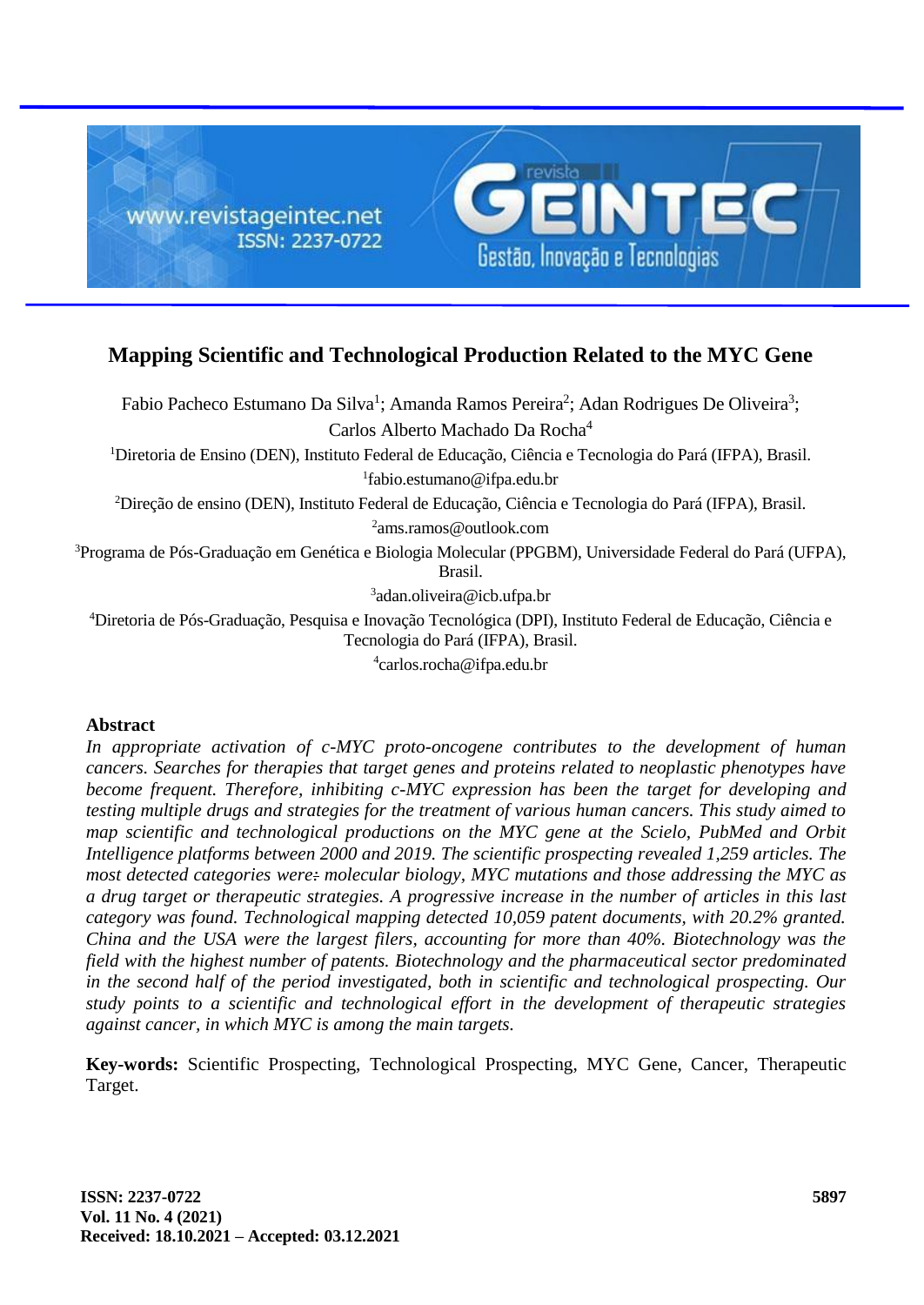#### **1. Introduction**

It has become known over the years that cancer is not a single disease, but a whole set of disorders that constitute at least 300 different histological types: carcinomas are all neoplasms of epithelial origin; sarcomas are derived from connective tissue (mesodermal); leukemias are cancers of blood-forming cells; melanomas are derived from pigment-producing cells (melanocytes); teratomas arise from germ cells or gonadal tissue (Ramalakshmi & Muthuchelian, 2011). Many epithelia also have specialized cells that secrete substances into the ducts or cavities they line. This class of epithelial cells originates the so-called adenocarcinomas (Weinberg, 2008).

Cancer genesis and progression are multi-causal processes in which normal control of cell proliferation and cell-cell interaction are lost. Aberrant activation of proto-oncogenes and unregulated inhibition of tumor suppressor genes and the DNA repair genes represent the foundations of these processes. Hundreds of genes have already been identified as belonging to these categories in human cancers, and certainly many are yet to be identified (Ward, 2002).

Proto-oncogenes are normal cellular genes involved in the regulation of proliferation and differentiation. However, if mutated, proto-oncogenes have the potential to induce neoplastic transformation. The conversion of a proto-oncogene into an oncogene is called activation and can occur through a variety of genetic mechanisms, including transduction, insertional mutagenesis, amplification, punctual mutations and chromosomal translocations (Torry & Cooper, 1991). Among the best documented proto-oncogenes in the human genome, *BCL2*, *CCND*, *MYC*, *RAS* and *SRC* stand out (Weinberg, 2008).

In humans, the c-*MYC* gene is located on chromosome 8 (region 8q24.1), comprising three exons. It encodes the MYC protein, a nuclear phosphoprotein that acts as a transcription factor. In fact, there are three isoforms of the protein, called MYC-1 (67 kDa), MYC-2 (64 kDa) and MYC-3, also called MYC-S (short), the smallest of the three isoforms, with 45 kDa (SPOTTS et al., 1997). c-*MYC*, which plays a key role in the carcinogenesis process in several human cancers, has strong homology with cellular oncogenes (c-*Myc*) from several vertebrates and also with the avian myelocytomatosis virus v-*Myc* gene (Rocha & Rocha, 2011).

Inappropriate activation of c-*MYC*, which contributes to the development of human tumors, can occur through different mechanisms: chromosomal translocation, as found in Burkitt's lymphoma; gene amplification, increasing the number of copies of c-*MYC*, as frequently occurs in carcinomas of the stomach and colon, among others (Ryan & Birnie, 1996).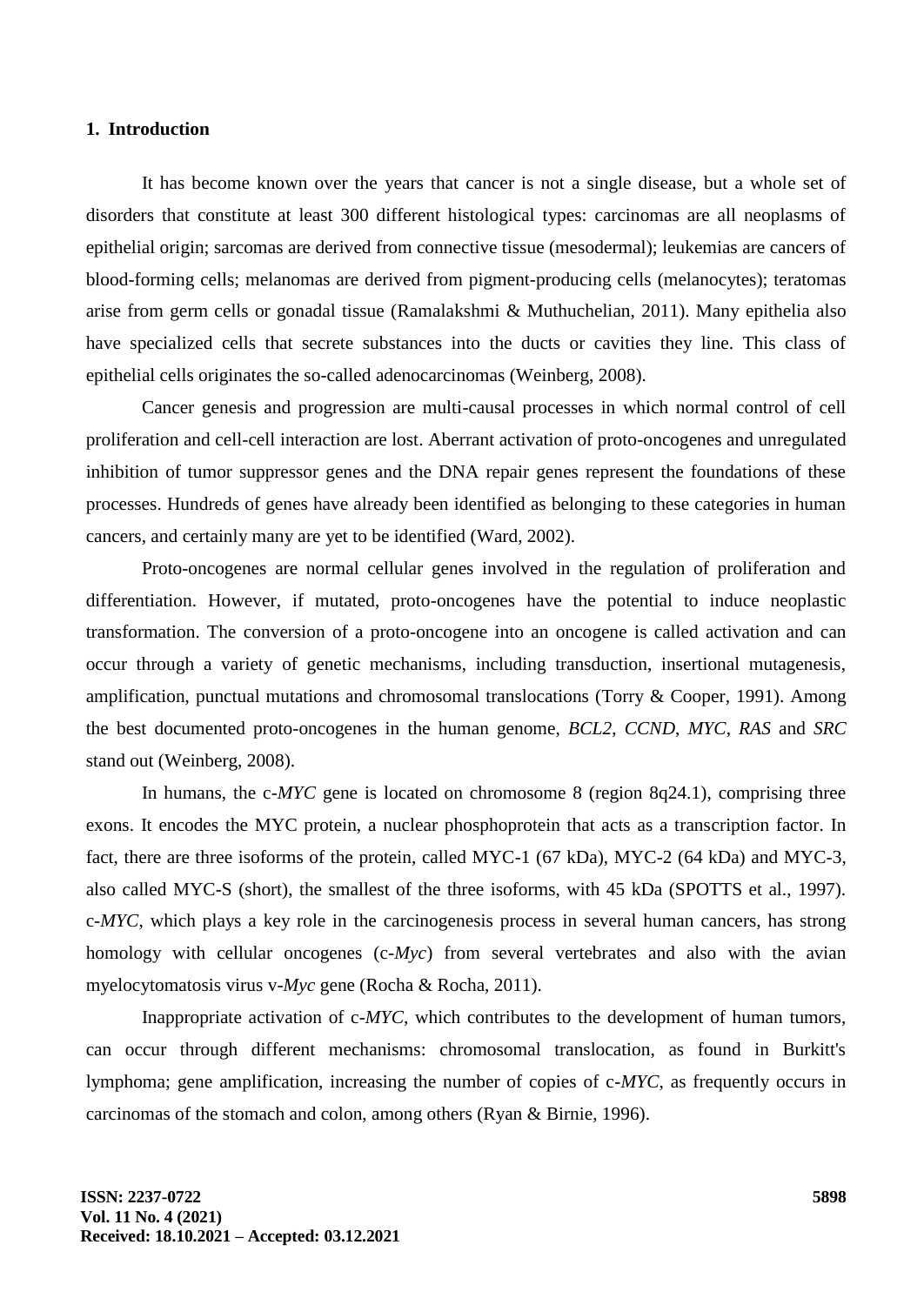As cancers are essentially genetic diseases, the search for adjuvant therapies whose main target is genes and proteins related to neoplastic phenotypes, such as those involved in the dysregulation of cell proliferation, has been very frequent. In this context, inhibition of c-*MYC* gene expression has been the target for developing and testing multiple drugs and strategies for the treatment of various types of human cancers (Chen et al., 2014), mainly because about 20% human cancers have already been related to overexpression of this gene (Dang, 2012). Considering the importance of the c-*MYC* gene and the potential use of this gene as a target in anticancer therapies, the aim of this study was to carry out a scientific and technological prospecting on the *MYC* gene.

## **2. Methodology**

This study was carried out from May to June 2020. As key words, the terms "MYC gene" and "gene MYC" were used both for the survey of scientific articles and to search for patent documents.

For scientific prospecting, the following filters were used: only articles published between 2000 and 2019 and only those containing the terms in the abstract and/or title. The databases used for search were Scielo and PubMed. The articles found were analyzed one by one and categorized to quantify what types of scientific research was being carried out on this gene. Among the categories, articles that related the *MYC* gene with prognosis, diagnosis, anticancer activities and therapeutic potential, review articles, case studies, clinical studies, etc. stand out. Data were analyzed and graphs were constructed in Microsoft Excel<sup>®</sup> 2017 program.

For technological prospecting, the same period (2000 to 2019) was considered and the survey was carried out at the Orbit Intelligence platform, a search and analysis system developed by the Questel Academy, with patent information from more than 90 countries. The software was used to reproduce the searches carried out and to generate specific figures and graphs based on the results obtained.

### **3. Results and Discussion**

Scientific prospecting revealed a very large difference in the number of scientific articles published in the searched databases. While 1,255 indexed scientific articles were found in PubMed, from Scielo, only 4 were retrieved, with the same search parameters (Figure 1). This difference in results between the databases has already been verified. Puccini et al. (2015), for example, in a survey on the topic of medical education, also found that Scielo returned a much lower number of scientific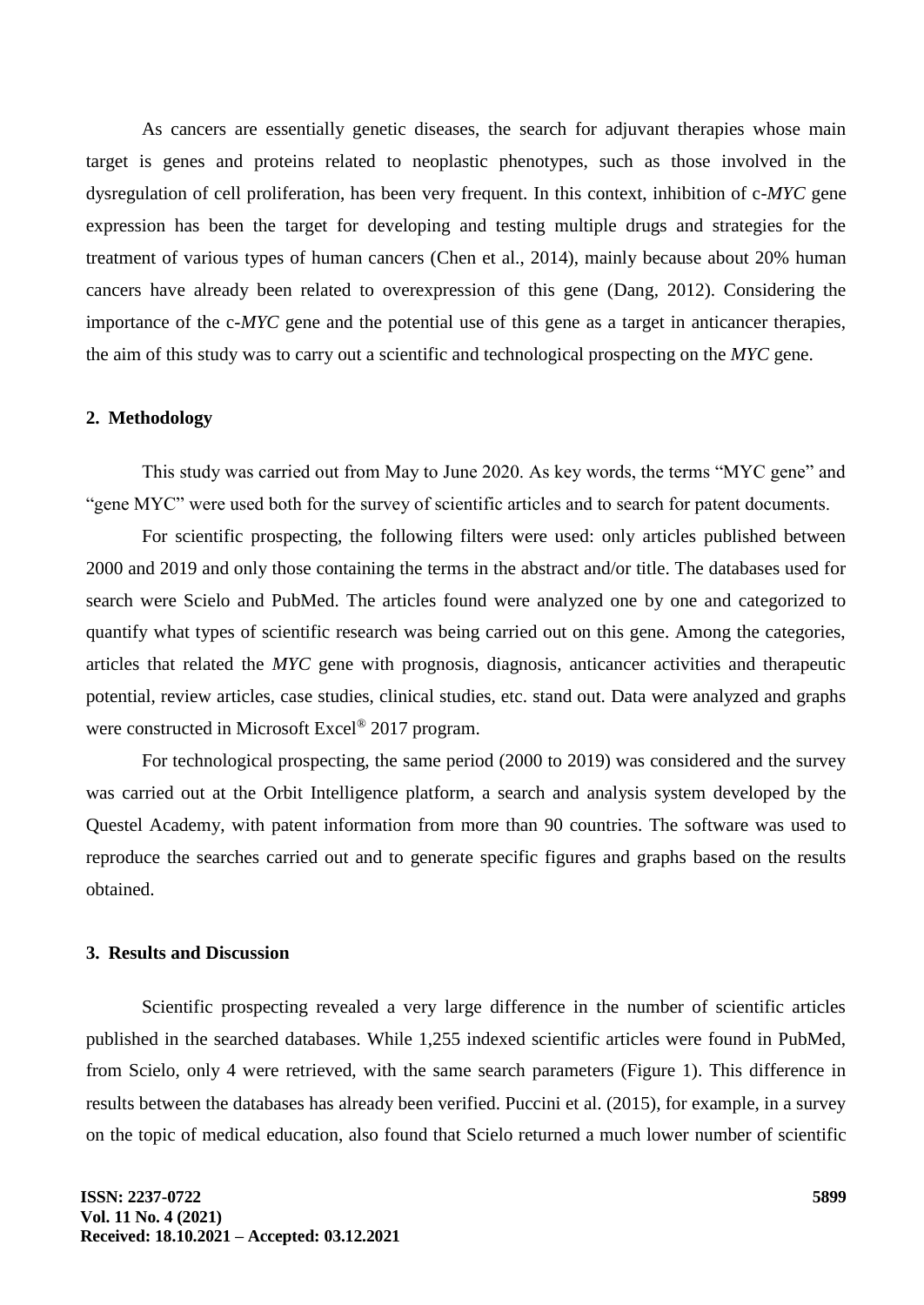articles, just one against 10 from PubMed and 434 from Google Scholar. Such results can be explained by the fact that Scielo only compiles periodicals from Latin America and the Caribbean. PubMed, on the other hand, does not have this limitation and can still retrieve scientific articles from Scielo.



Source: Prepared by the authors (2020)

Regarding the number of articles published per year in the investigated time interval (Figure 2-A), although not statistically significant, according to the chi-square statistics ( $p = 0.1021$ ), there was an increase very close to 10 % in the production of new articles related to the MYC gene in the last decade (Figure 2-B), going from a cumulative 600 articles published between 2000 and 2009 to 659 articles in the following 10 years, between 2010 and 2019. In Scielo, scientific articles were not even found in the first decade mentioned, according to the search parameters; all were published from 2010 onwards.



Figure 2 - Annual Evolution of Publication of Articles by Database and for a Period of 10 Years

Source: Prepared by the authors (2020)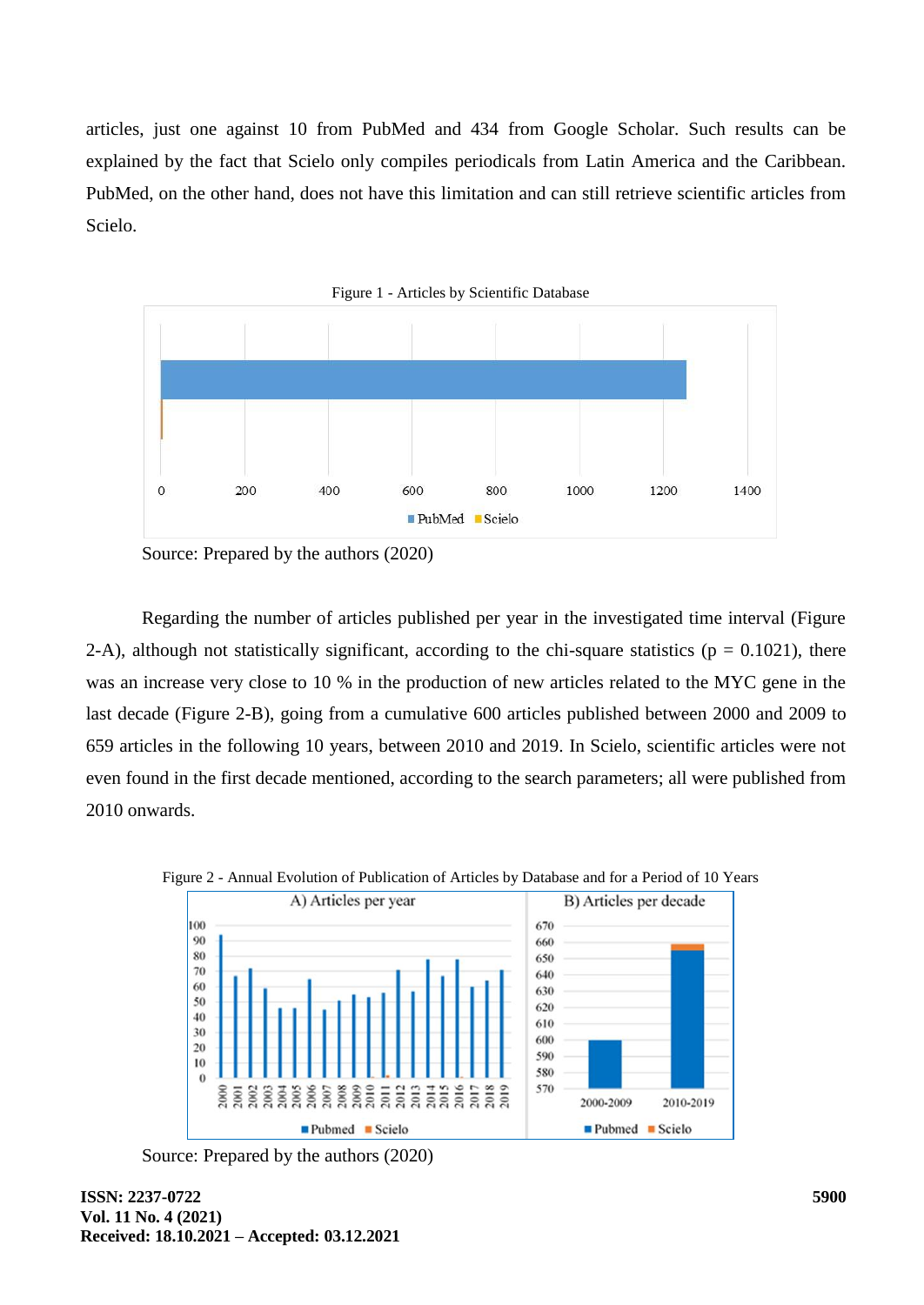After categorizing the articles, it was possible to observe a wide variety of scientific research involving the *MYC* gene, as illustrated in Figure 3. Most studies were related to the understanding of the functioning and structure of the *MYC* gene or its protein, as well as the relationships that the gene or protein molecularly establish with other genes and other proteins – a total of 299 articles. Among the most relevant categories, studies on the detection of mutations in the *MYC* gene (158 articles) and those addressing the *MYC* gene as a target of drugs or new and/or potential therapeutic strategies (150 articles) can be mentioned.



Figure 3 - Distribution of Retrieved Articles by Study Category

Source: Prepared by the authors (2020)

The c-*MYC* (or simply *MYC*) gene is the first and best-known member of the *MYC* gene family. n-*MYC* also belongs to the family and corresponds to a powerful oncogene, which functions as a transcription factor, although less is known about its transcriptional regulatory circuit (RAHL & YOUNG, 2014). Amplification of n-*MYC* is found in about 25% neuroblastoma cases (the most common extracranial solid tumor in childhood) and is correlated with high-risk disease and poor prognosis. Currently, n-*MYC* amplification remains the best characterized risk genetic marker in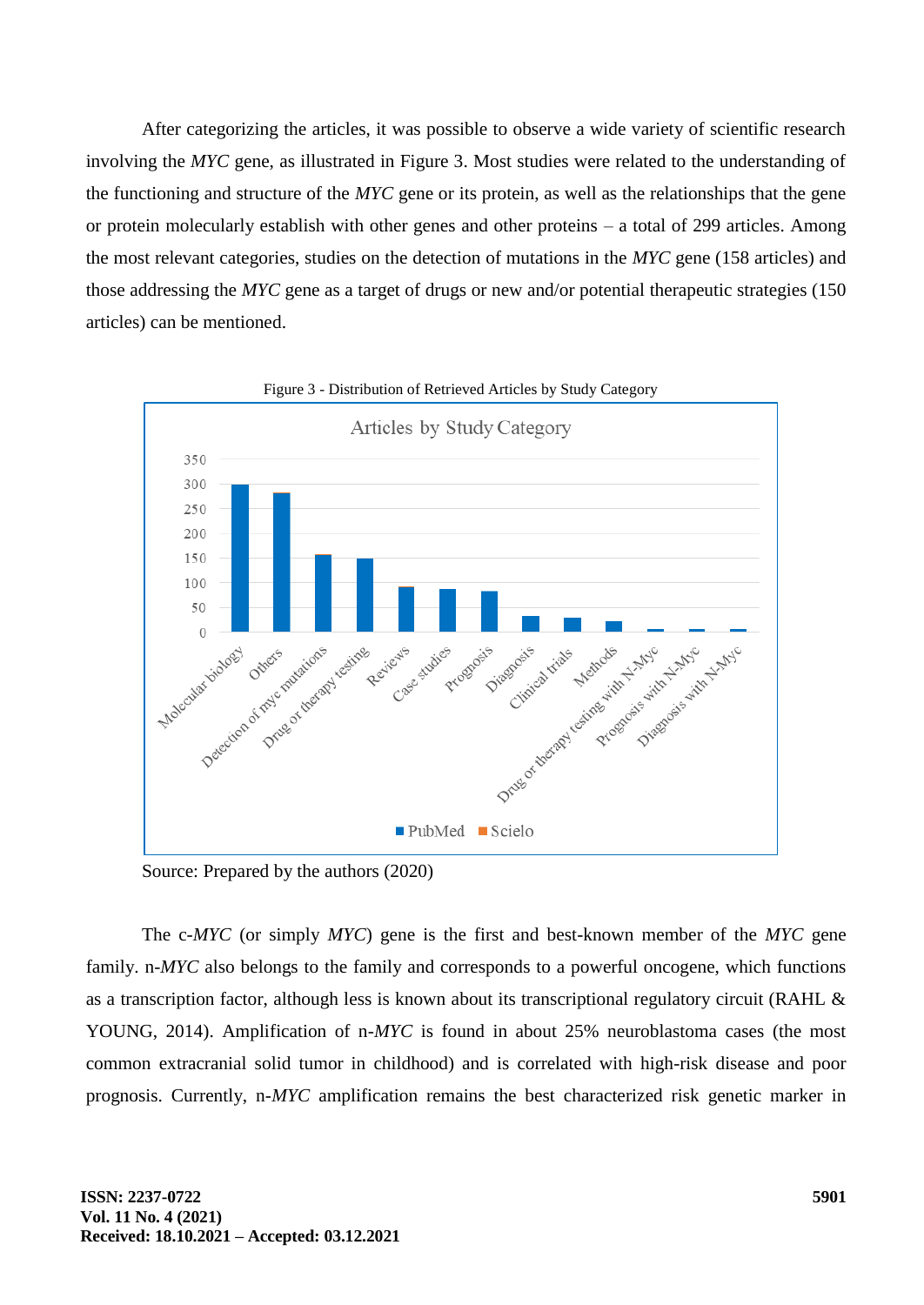neuroblastoma (HUANG & WEISS, 2013). In this perspective, the n-*MYC* gene is addressed in more than 20 articles retrieved from PubMed.

An interesting aspect of the result can be observed with the most relevant categories over the analyzed period (Figure 4). While publications on molecular biology and *MYC* mutations declined, the number of articles linking the *MYC* gene to drug or therapy testing showed a relative increase.



Source: Prepared by the authors (2020)

Studies of molecular biology and mutations of the *MYC* gene allowed a good understanding of its normal functioning and also of alterations that contribute to the genesis of different types of cancer. As this basic knowledge was consolidated, its application in the search for treatment options became possible and is now increasing. In a very recent publication, Wang et al. (2020) faithfully summarize the current idea: the overexpression of the *MYC* oncogene is a molecular hallmark of both cancer initiation and progression. Thus, targeting *MYC* is a logical and effective cancer therapeutic strategy.

Brazilian research is also represented in this scientific production. For example, in vitro tests of substances against cancer cells, such as kaurenoic acid, tested against gastric cancer strains (Cardoso et al., 2017) and cervical cancer (Rocha et al., 2019) have been published. In both cases, the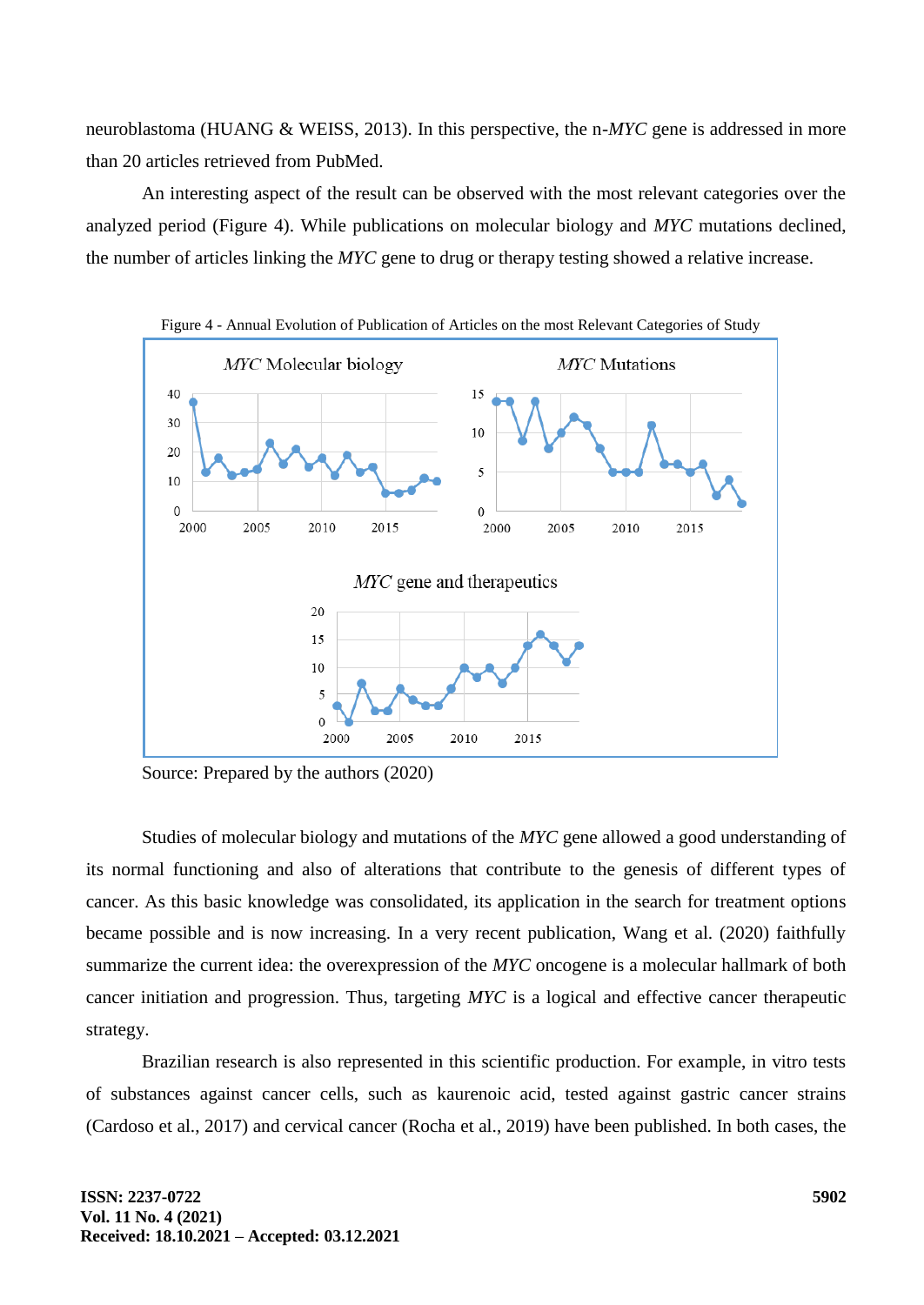treatment significantly reduced the transcription of the *BCL2* and *MYC* oncogenes, in addition to increasing the transcription of the *ATM*, *CHK* and *TP53* genes.

Although it is not in the period considered for this prospecting, the study by Bona et al. (2020) with menadione (a synthetic vitamin K) stands out, which had already been tested in cell lines and has now been used in vivo against gastric cancer induced in a non-human primate (*Sapajus apella*), proving to be an effective antitumor agent via decreased expression of the *CDC25B* gene, which is induced by the *MYC* gene. In this case, the drug did not prevent the increased expression of *MYC*, but acted to block their effects on *CDC25B* in primate stomach tissue. The authors suggest that menadione may be an important ally of chemotherapeutics in the treatment of gastric cancer.

Considering technological prospecting, after searching the Orbit Intelligence tool, 10,059 documents were identified. According to Figure 5, in which the status of patents can be observed, the highest percentage (44.8%) is represented by lapsed patents. On the other hand, the granted patent status includes 20.2% retrieved documents, corresponding to 2,032 filings.



Source: Prepared by the authors from the analysis of the tool of Orbit Intelligence (2020).

Forteiture is the form of extinction of patent rights as a result of non-compliance with the burden of exploring the invention (Carvalho, 1996). Once the patent has lapsed, the object of the patent falls into the public domain, and any interested party may explore it without payment of any fee or even freely import the product. Maravilhas & Duarte (2014) present an interesting example related to generic drugs. These are no more than the active substance of a drug whose patent has lapsed or expired, thus becoming in the public domain, capable of being manufactured and marketed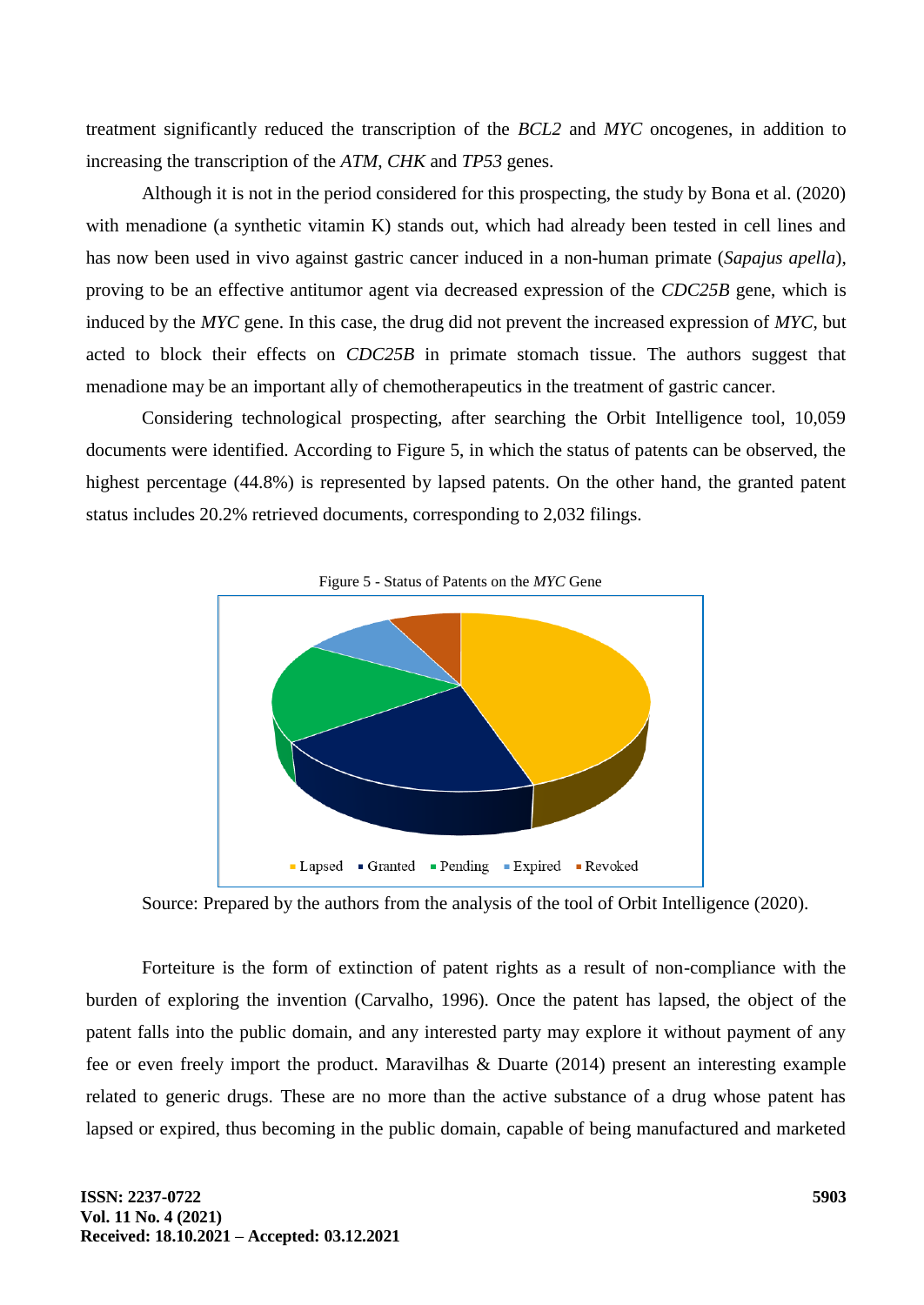by any other company, provided that it does not use the registered trademark, if still in force, by the owner of the expired patent.

In the period analyzed, the largest number of patents (3,087) was filed in 2000 (Figure 6). Then, successive drops in the annual number of patents were observed, reaching the lowest value (155) in 2005. Between 2006 and 2012, there were small fluctuations. From 2012 to 2013, there was an increase of about 20% and the increases continued until 2018, with 896 patents. From the year 2019, 474 patent applications were retrieved, but this number is not yet definitive due to the confidentiality period of up to 18 months of a patent.



Figure 6 - Number of Patents According to the Initial Year of Application

Source: Adapted from Orbit Intelligence (2020)

A large part of the patent documents from the year 2000 are related to the area of molecular biology, such as the use of reporter genes, the immortalization of genetically modified cells and the delay in cell aging. In recent years, patents related to biotechnology and the pharmaceutical sector predominate, such as the document "c-*MYC* Gene Expression Inhibitor and Application Thereof", which has the order number CN109820866A and was published on May 30, 2019. The invention relates to an inhibitor of c-*MYC* gene expression and its application for the preparation of antitumor drugs. The inhibitor of c-*MYC* expression is a small pyrrole-imidazole polyamide molecule. This small molecule is targeted to a promoter sequence of the c-*MYC* gene through a recognition and pairing mode, and c-*MYC* expression is silenced.

In this prospecting, the main patent applicant by jurisdiction worldwide, in relation to the *MYC* gene, is China (code "CN"), with 3,752 filings. The United States of America (code "US"), with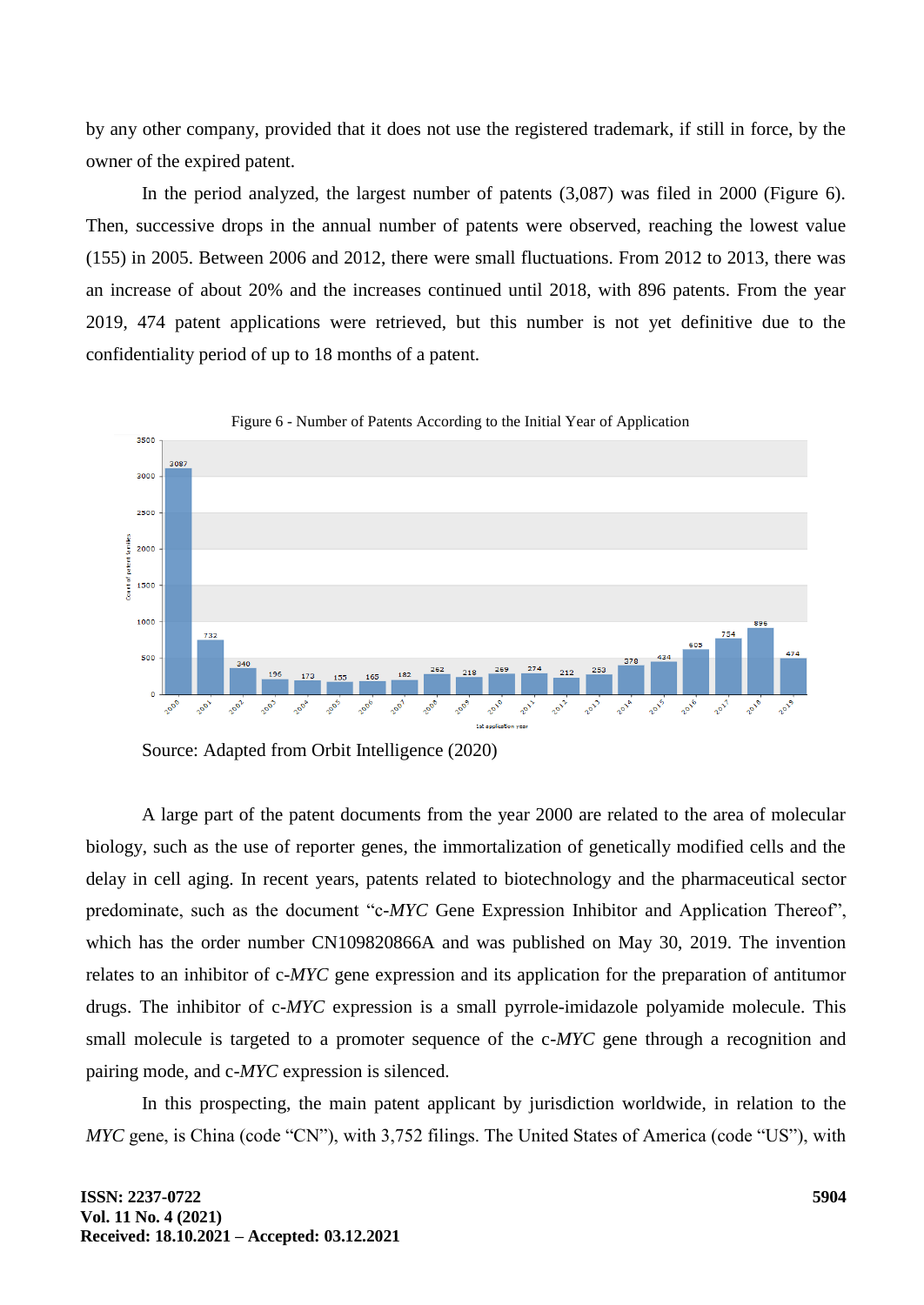653 filings, is in second place. It is noticed that the first two already represent more than 40% patent applicants related to the subject (Figure 7). The "EP" code, which appears in the third position (368 filings), corresponds to the European Patent Organization (EPO), an international organization headquartered in Munich, which brings together several countries and has more than 20 member states.



Figure 7 - Results for the Search Regarding the Countries where Patent Applications are Filed

Source: Orbit Intelligence (2020)

Although it no longer appears in the list of largest investors since 2004, the applicant with the highest number of patents related to *MYC* in the period 2000-2019 is the company Shanghai Biowindow Gene Development Co., Ltd., with 3,218 filings, of which less than 5% currently correspond to active patents. In the last five years of the survey (2015-2019), two other Chinese companies stand out, relatively new in this area: Tianjin Hubin Pangu Gene Science Development Co., Ltd. (192 filings) and Guangzhou Kangxinrui Gene Health Technology Co., Ltd. (120 filings).

Figure 8 presents an overview of technology based on International Patent Classification (IPC) codes, grouped into 35 technology fields. As the categorizations by technology domain are based on groupings of IPC codes, the same patent can appear in different categories. In the figure, the darker the technology area, the greater the number of patent registrations. Thus, biotechnology has the largest number of records, followed by the pharmaceutical and fine organic chemistry sector.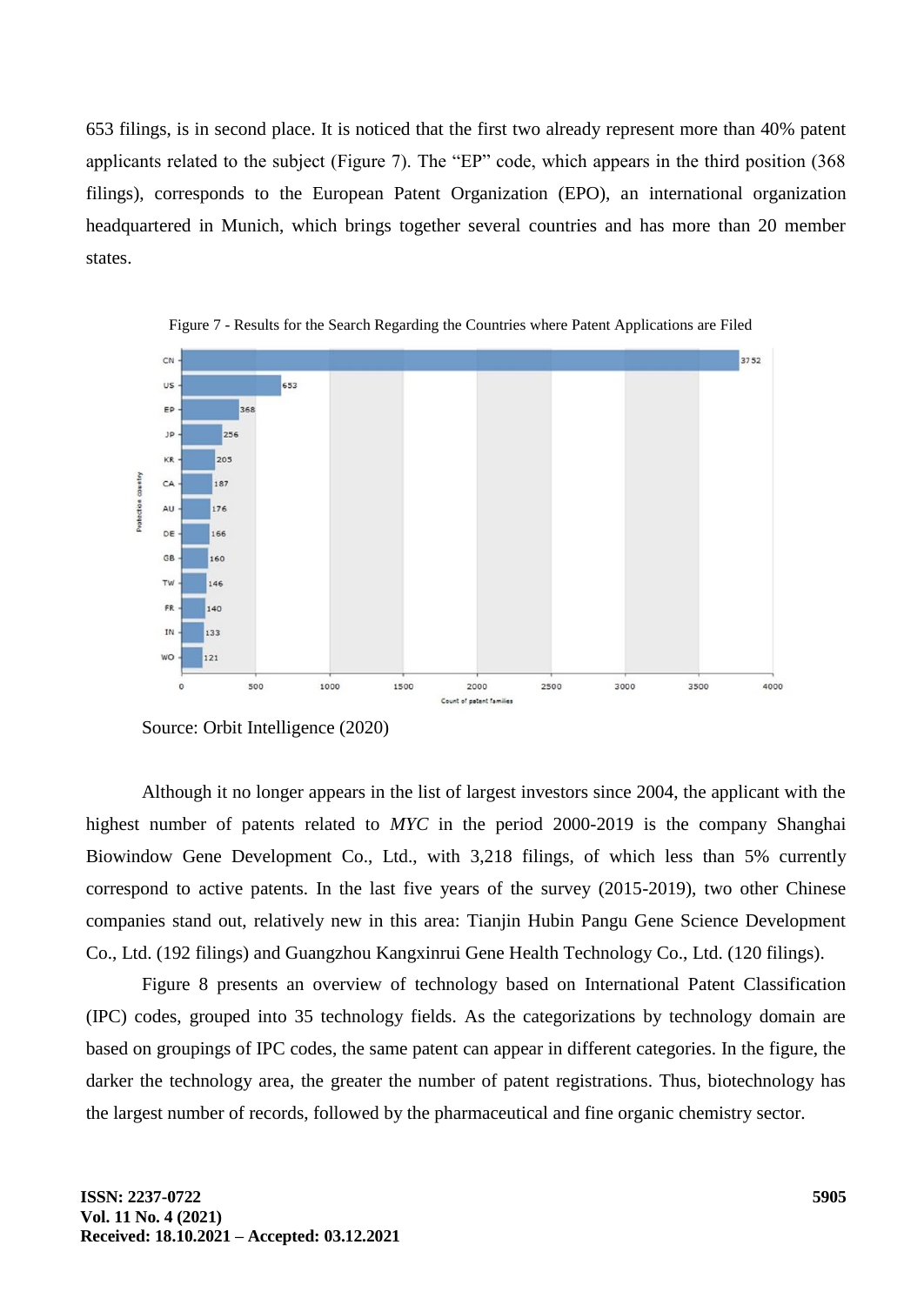

Source: Orbit Intelligence (2020)

In addition to interesting natural products and chemotherapeutic agents, biotechnology also focuses on small natural and artificial RNAs, which constitute a promising route of therapy with nucleic acid for cancer. Chin et al. (2016) reported that microRNA miRNA159 targets TCF7 (a transcription factor of the Wnt signaling pathway) and can inhibit it, resulting in reduced level of MYC protein.

## **4. Final Considerations**

In this study, bibliometric and patentometric analyses of the production of scientific articles and patent documents related to the *MYC* gene in the period 2000 to 2019 were carried out. The number of retrieved articles (1,259) was much lower than that of patent documents (10,059). Both productions (scientific and technological) had higher numbers at the beginning of the millennium and were mainly related to molecular biology; after successive drops in these numbers, they rose again in the second half of the analyzed period and now predominantly focused on biotechnology and the pharmaceutical sector.

The establishment of the MYC gene as a key element in the genesis of several neoplastic processes in humans has guided research in which MYC is the main target for the development of therapeutic strategies against cancer. Some well-established drugs and several promising drug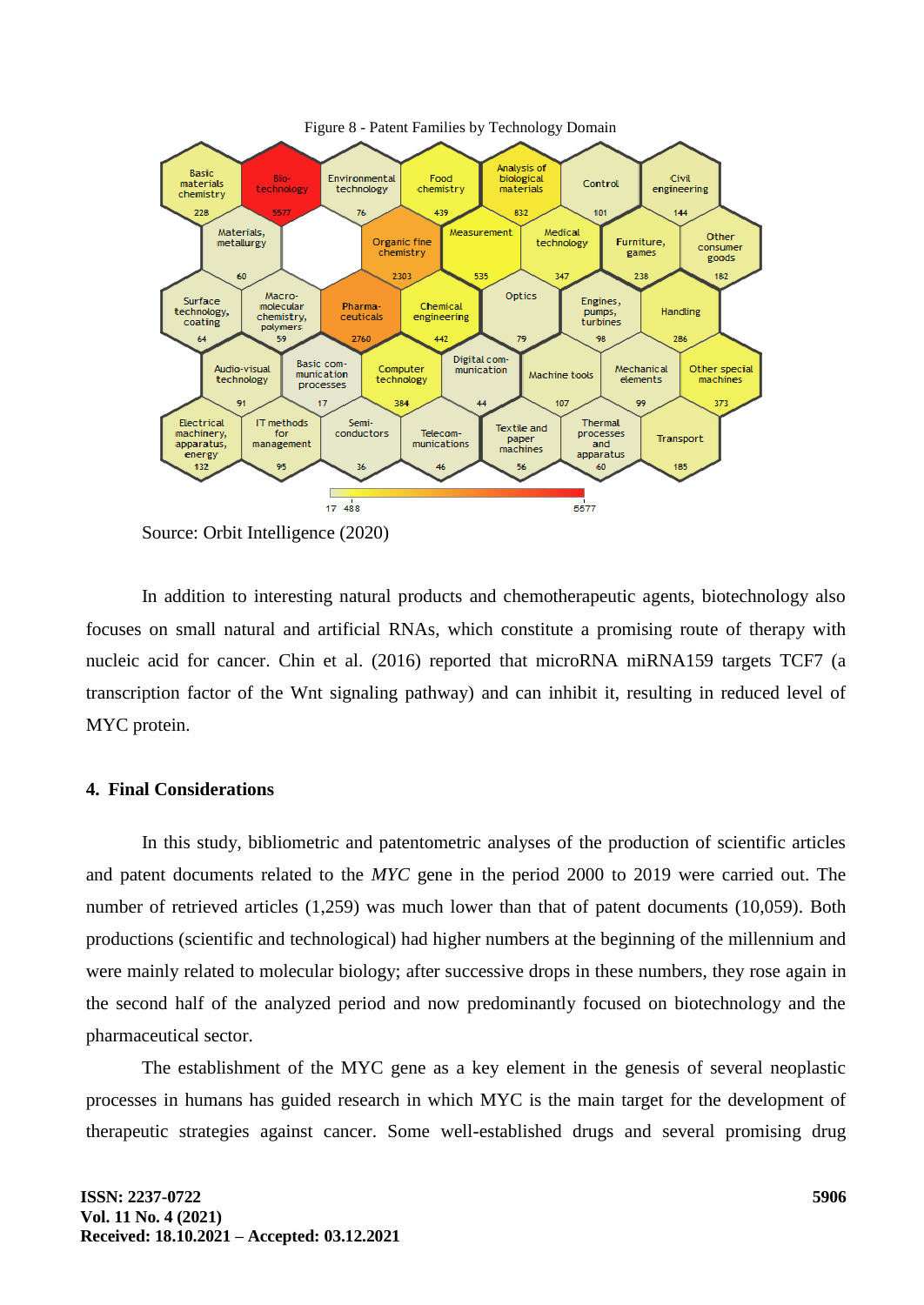candidates share the property of reducing or silencing MYC by decreasing its expression or blocking the effect of their product. Among the most relevant results supporting the interest in future advances are: the evidence that kaurenoic acid can serve as a raw material for the development of therapeutic agents against cervical cancer with the presence of HPV and that menadione can help in gastric cancer chemotherapy.

## **References**

Bona, A.B., Calcagno, D.C., Ribeiro, H.F., Muniz, J.A.P.C; Pinto, G.R., Rocha, C.A.M., Lacreta Junior, A.C.C; Assumpção, P.P., Herranz, J.A.R., Burbano, R. Menadione reduces *CDC25B* expression and promotes tumor shrinkage in gastric cancer. *Therapeutic Advances in Gastroenterology*, v. 13, p. 175628481989543, 2020. doi: 10.1177/1756284819895435

Cardoso, P.C.S., Rocha, C.A.M., Mota, T.C., Bahia, M.O., Correa, R.M.S., Gomes, L.M., Alcântara, D., Araújo, T.M.T., Moraes, L.S., Burbano, R. Effect of diterpenoid kaurenoic acid on genotoxicity and cell cycle progression in gastric cancer cell lines. *Biomedicine & Pharmacotherapy*, [*S.l*.], v. 89, p. 772-780, 2017. doi: 10.1016/j.biopha.2017.02.085

Carvalho, N.T.P. In: Furtado, L.R. *Sistema de Propriedade Industrial no Direito Brasileiro*: comentários à nova legislação sobre marcas e patentes, Lei n. 7.279, de 14 de maio de 1996. Brasília: Brasília Jurídica, 1996, 74.

Chen, B.J., Wu, Y.L., Tanaka, Y., Zhang, W. Small Molecules Targeting c-Myc Oncogene: Promising Anti-Cancer Therapeutics. *International Journal of Biological Sciences*, 10(10), 1084-1096, 2014. doi: 10.7150/ijbs.10190

Chin, A.R., Fong, M.Y., Somlo, G., WU, J., Swiderski, P., WU, X., wang, S.E. Cross-kingdom inhibition of breast cancer growth by plant miR159. *Cell Res.*, 26(2), 217-228, 2016. doi: 10.1038/cr.2016.13

Dang, C.V. *MYC* on the Path to Cancer. *Cell*, 149(1), 22-35, 2012. doi:10.1016/j.cell.2012.03.003

Huang, M., Weiss, W.A. Neuroblastoma and MYCN. *Cold Spring Harbor Perspectives in Medicine,*  3(10), a014415. 2013. doi: 10.1101/cshperspect.a014415

Maravilhas, S., Duarte, Z. Modelo para disseminar informação de patentes usando médias sociais. *Revista Geintec*, 4(4), 1442-1451, 2014. doi: 10.7198/S2237-0722201400040018

Puccini, L.R.S., Giffoni, M.G.P., Silva, L.F., Utagawa, C.Y. Comparativo entre as bases de dados PubMed, SciELO e Google Acadêmico com o foco na temática Educação Médica. *Cadernos UniFOA*, n. 28, p. 75-82, 2015. https://doi.org/10.47385/cadunifoa.v10.n28.301

Rahl, P.B., Young, R.A. MYC and transcription elongation. Cold Spring Harbor Perspectives in Medicine, 4(1): a020990, 2014. doi:10.1101/cshperspect.a020990

Ramalakshmi, S., Muthuchelian, K. (2020). Cancer and Oncogenes – An Overview. *Academic J. Cancer Res.*, 4(1), 10-17, 2011. https://idosi.org/ajcr/4(1)11/3.pdf

Rocha, C.A.M., rocha, S.M.M. *MYC* Gene Amplification in Gastric Adenocarcinoma. *Academic Journal of Cancer Research*, 4(1), 18-23, 2011. http://www.idosi.org/ajcr/4(1)11/4.pdf